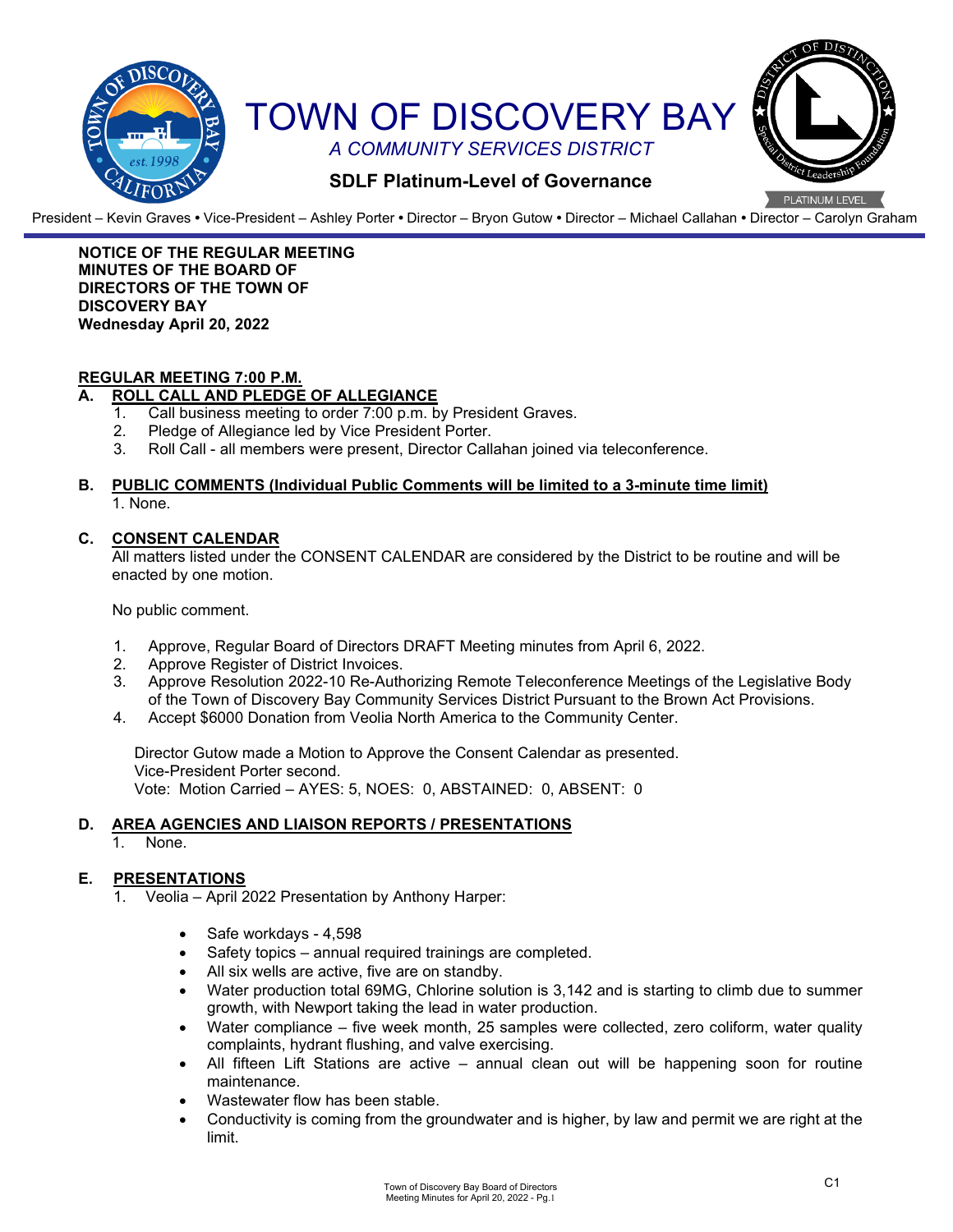President Graves raised a question regarding Newport production being almost double from last March and wanted to know if there are state guidelines or requirements for reporting. Harper replied that the reporting was typical without pushback from the state, however; he does expect to receive some push back from the state as usage increases. Harper confirmed that the plants are operating functionally.

Director Gutow inquired about the storage capacity for Willow Lake and Newport. Harper responded that Willow Lake has more production and tank capacity, and less filtration capacity. However, Newport is almost opposite with less production capacity and more filtration capacity, less tank capacity, and is located on the higher usage of town.

President Graves inquired if the Water Conductivity permit is based on average MG discharge flow per day. Harper explained the average is based on flow. Plant 2 is capable of 4MG per day max. Due to diffuser failure the flow is up to 2.6MG. Gregory Herwit referenced the permit states the average for the year is 2.37. Conductivity is the concern and is currently at 2,356.

Harper commented that he's been at The Town since April 2021 and will soon be a resident. Gutow congratulated Veolia Team on Safety Days.

# **F. DISCUSSION AND POSSIBLE ACTION**

1. Discussion and Possible Action to Adopt Resolution 2022-12 Authorizing the Issuance and Sale of Series 2022 Revenue Bonds to Finance Improvements to the Town of Discovery Bay's Water and Wastewater Enterprises and Approving Related Documents and Official Actions.

No public comment.

Bond team introduction by Finance Manager, Julie Carter. Presentation by Municipal Advisor, James Fabian, Fieldman, Rolapp & Associates:

- Financing is for the Denitrification Project and Well 8 \$20M Project for Denitrification the bond is for \$13M, Well 8 is \$5M and the bond is for \$5M.
- Bond issuance is approximately \$17.425M subject to verification when bonds are priced.
- April 2025 completion date for the Water System Project; June 2023 completion date for the Denitrification Project.
- Reaffirmed AA Rating Highlights from S&P: "Pre-approved wastewater rates 2025, robust liquidity position, well defined and comprehensive financial management practices that we consider likely sustainable. We view The Districts prudent and conservative financial planning and robust long range capital financial and strategic planning of which ultimately supports a stable operational and financial profile." "Affluent bedroom community with strong income indicators". "Water and wastewater rates are affordable for the residents".
- Debt is secured, each of the systems is treated separately. Installment payments from each of the systems is used to pay the bond holders the debt service. Each of the debt series is done at a fixed interest rate for the full term. The Board will have rate convenance.

President Graves referenced page 5 of the slide presentation and inquired about the Water System Aggregate Debt Service for 2017 bonds that expire in 2028 and the level of debt payment dropping. However, when the 2012 bonds expire in 2042/43 it doesn't drop. Jim Fabian explained the reason was due to being backloaded. In year 2044 the gap created by the 2012 bonds being paid off is more than made up for by the 2017 bonds, which is typically done to keep things relatively level. Backload the debt to keep the debt service relatively level over the time frame of the pre-payment.

Director Gutow inquired, what determines the pricing and the fluctuation between now and in two weeks. Jim Fabian replied, "we have a week before we price, we will have more direction on costs of oil, inflation, housing, etc. all those things blend together and have an impact on taxes and interest rates that are paid by bond investors. Once the preliminary statement is posted then pre-marketing is done on the Town's behalf to get the lowest possible interest rate."

Director Graham asked staff, General Manager, Dina Breitstein the current interest rate possible refinancing and if there are other monies that may be available. Underwriting team and General Manager, Dina Breitstein confirmed the interest rate for 2012 is just under 4%, 2017 is in the higher end of 4%. General Manager Dina Breitstein stated in September we could look at re-financing due to the 10 year par call. According to Assistant General Manager, Mike Davies we are looking at Federal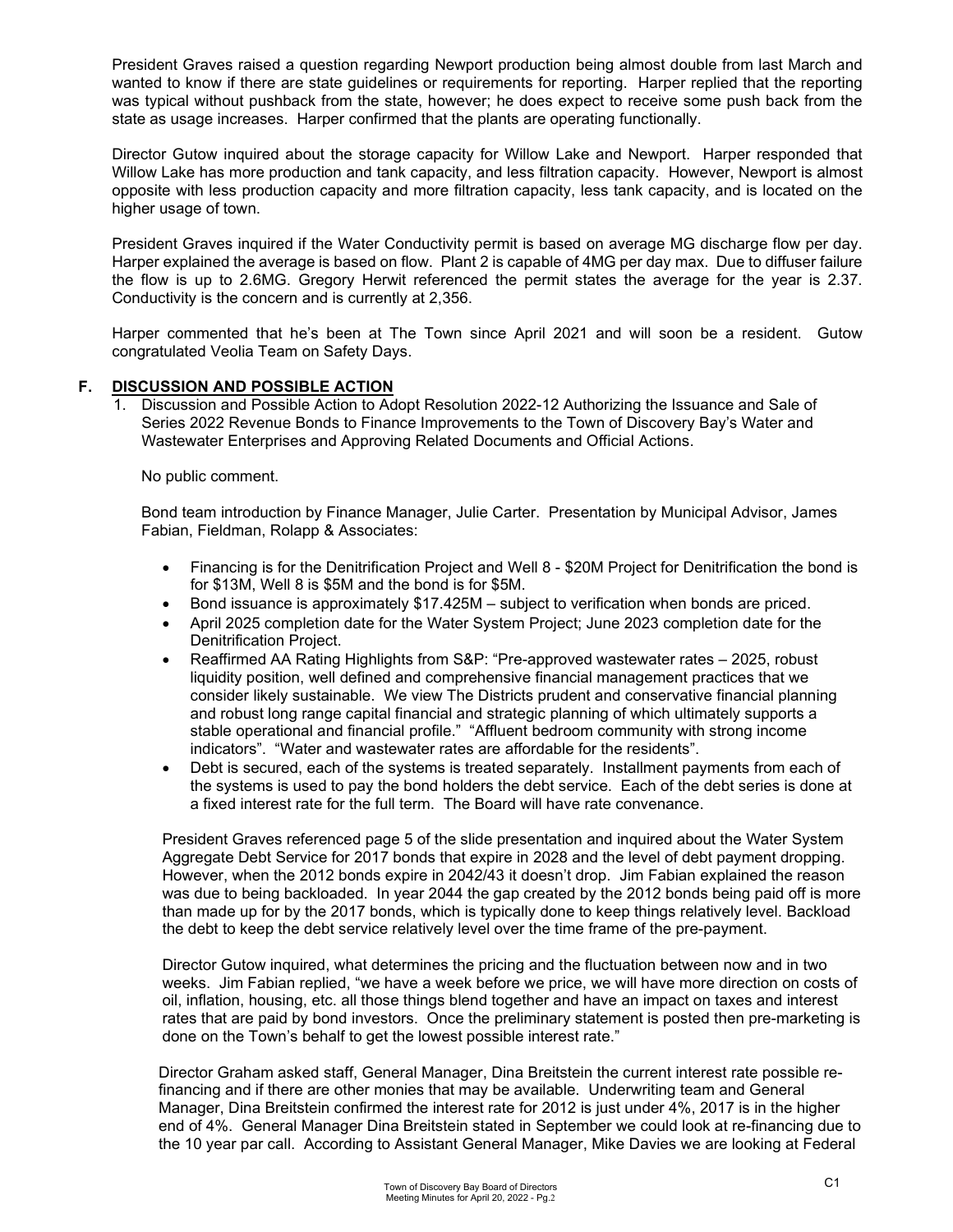Infrastructure Grants, the Water and Wastewater team are keenly looking at those grants to see if we can capitalize on them.

President Graves commended Jim Fabian, staff, and the Board for their hard work and diligence. President Graves also commended and acknowledged previous Board members who established good principals, approving policies and keeping those policies moving forward so that we can get a good rating while the current board maintains those policies.

Director Gutow made a Motion to Approve Resolution 2022-12. Vice-President Porter second. Vote: Motion Carried – AYES: 5, NOES: 0, ABSTAINED: 0, ABSENT: 0

2. Public Hearing and Possible Action to Adopt Resolution No. 2022-11 Amending the Town of Discovery Bay Community Services District Water and Sewer Capacity Fee Program.

Presentation by Principal, Katherine Tseng, Lechowicz & Tseng on behalf of Project Manager, Alison Lechowicz.

• Capacity fees are one-time fees paid by new development for capital projects when building permits are issued, they are intended to recover capital costs in new and existing facilities. The last study was completed in 2014. Water demand and sewer flow has gone down since 2019 due to water conservation practices since the last drought. In addition to reduced flows development agreements in 2014 are no longer applicable those projects have been completed.

President Graves asked why the total buildout for water is 9,300 for buildout and only 6,800 for wastewater. Katherine suggested deferring to the master plans of the Engineers, water demand is much higher than sewer flow. Overall, water is used more than sewer.

Public Comment:

• Resident 1: Inquired if gallons per EDU flows is divided by the number of houses if it was based on actual or conceptual. Gregory Harris stated it's the total flow at the treatment plant divided by the number of connections. Resident commended the Board for doing a great job.

Director Gutow made a Motion to Approve Resolution 2022-11. Director Graham second. Vote: Motion Carried – AYES: 5, NOES: 0, ABSTAINED: 0, ABSENT: 0

3. Discussion and Possible Action to Approve Material Proposals and Authorize Prepurchase of Materials for Wastewater Diffuser Replacement Project.

Discussion by Gregory Harris, Herwit Engineering.

- Diffuser Project almost three year project.
- Project is now out to bid, three month process before issuing the notice to proceed.
- Due to supply chain issues and delays Design Engineers are concerned about getting materials in time for September construction.
- Advisian has obtained four vendor quotes.

Vice-President Porter made a Motion to Approve the prepurchase of recommended items and authorize General Manager to execute Town's standard purchase order with listed vendors for the amount show plus additional costs of shipping and taxes where applicable. Director Graham second.

Vote: Motion Carried – AYES: 5, NOES: 0, ABSTAINED: 0, ABSENT: 0

4. Discussion and Possible Action Regarding Discovery Bay Town Hall Event.

Discussion by General Manager, Dina Breitstein.

• Communications Committee requested the District hold a Town Hall Event at the Community Center. This event is for the Board and Staff to meet, greet, and inform the public of the many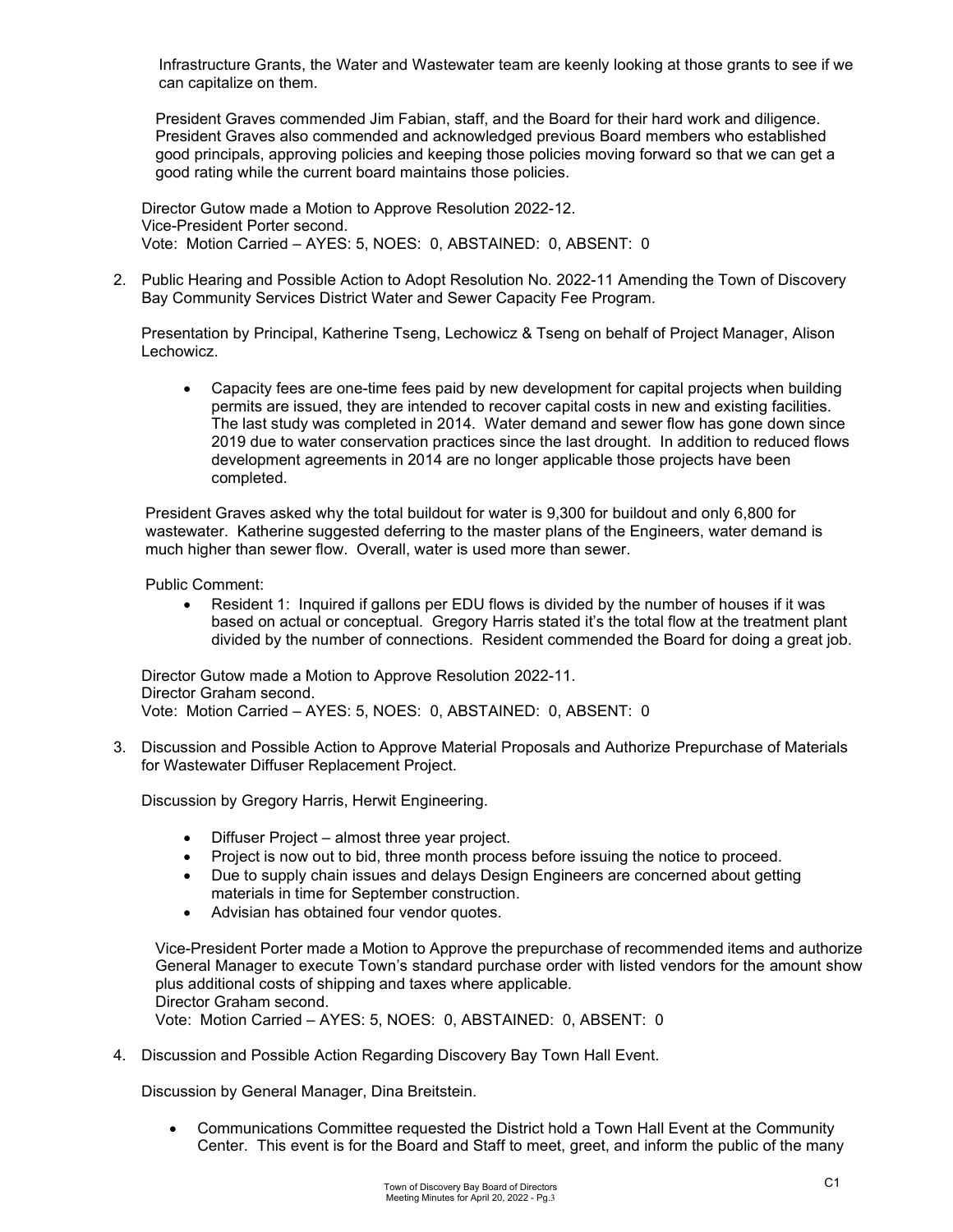happenings in or around Discovery Bay. The date selected is Saturday, June 4, 2022, to coincide with the first Summer Jam event. The Town Hall Event will take place from 11 am – 1pm.

• Staff report includes the proposed date, time, agenda, and budget.

Director Graham agreed that this is a great time to showcase the pool, a great opportunity to provide updates on what has been done and will be done in the future for the Town. Director Gutow expressed concern over the day selected due to other festivities occurring same day for staffing at the community center.

President Graves inquired about the pool opening and staffing concerns. Community Pool Supervisor, Monica Gallo confirmed that the pool will be open Memorial Day weekend. "The pool is always closed on Summer Jam due to lifeguards working the event, too much to have alcohol, water/swimming, the amount of people with the event." Open swim will be from 12:15 pm – 1pm pending enough lifeguards are hired and onboarded.

President Graves inquired about the budget of \$2,400. Vice-President Porter and General Manager Dina Breitstein confirmed this has been discussed however due to COVID and the pool not being opened it has been delayed.

Public Comment:

• Resident 1: Suggested the Town Hall Event would be a good opportunity to bring awareness to the community regarding the lot across the street (Discovery Bay Boulevard and Sand Point).

President Graves responded that the Town does not have Land Use Authority and recommended that the Town educated the public in regard responsibilities and how the public can address their concerns effectively. Currently, there are no plans nor modifications for zoning at this point. The Board hopes to have representatives at the Town Hall Event.

Director Graham made a Motion to Approve draft plan for The Discovery Bay Town Hall Event on June 4, 2022, from 11 am – 1pm. Director Callahan second. Vote: Motion Carried – AYES: 5, NOES: 0, ABSTAINED: 0, ABSENT: 0

# **G. MANAGER'S REPORT**

None.

**H. GENERAL MANAGER'S REPORT** None.

**I. DIRECTOR REPORTS**

1. Special Parks and Recreation Committee Meeting (Members Ashley Porter and Bryon Gutow).

Report provided by Director Gutow:

- Clipper Drive Project Landscape Manager Bill Engelman will be implementing plans, conducting a construction phase approach to re-evaluate each milestone accomplished and if any changes need to be made can be done so accordingly.
- Proposal will be brought to the board next board meeting on May 4, 2022.
- Vandalism and graffiti issue at Cornell Park over \$6K has been spent on repair costs, anti-graffiti paint is helping to an extent.
- Pickleball and tennis currently have fair and equitable scenario in regard to the number of courts next meeting will address the court issues at Cornell Park.

#### **J. DIRECTORS REGIONAL MEETING AND TRAINING REPORTS** None.

- **K. CORRESPONDENCE RECEIVED** None.
- **L. FUTURE AGENDA ITEMS** None.